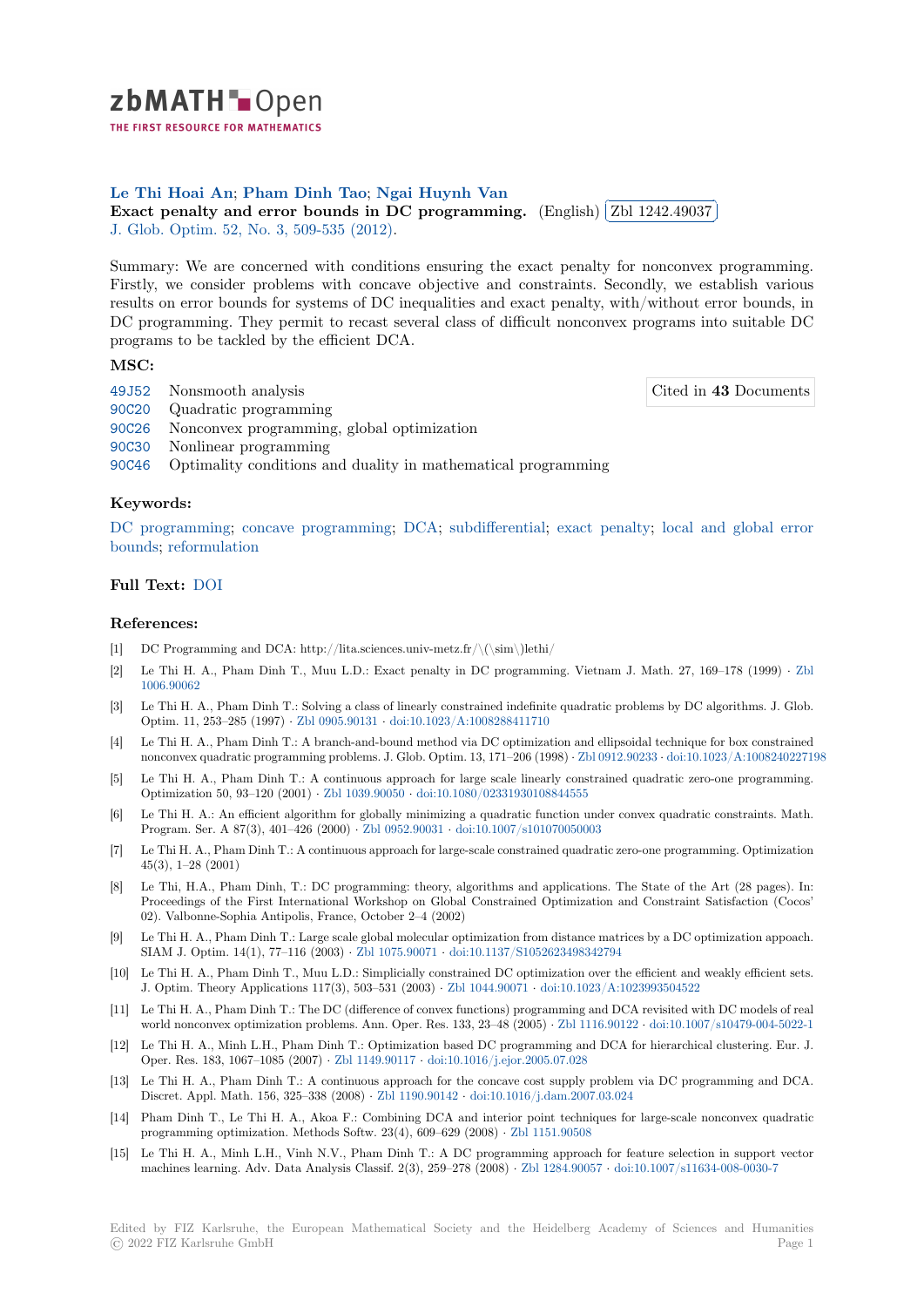- [16] Le Thi H. A., Pham Dinh T., Thoai N.V., Nam N.C.: DC optimization techniques for solving a class of nonlinear bilevel programs. J. Glob. Optim. 44(3), 313–337 (2009) *·* Zbl 1180.90241 *·* doi:10.1007/s10898-008-9325-7
- [17] Minh L.H., Le Thi H. A., Pham Dinh T., Bouvry P.: A combined DCA-GA for constructing highly nonlinear balanced boolean functions in cryptography. J. Glob. Optim. 47(4), 597–614 (2010) *·* Zbl 1229.90091 *·* doi:10.1007/s10898-009-9481-4
- [18] Thiao, M., Phanm Dinh, T., Le Thi, H. A.: A DC programming approach for sparse eigenvalue problem, ICML 2010, pp. 1063–1070
- [19] Tao, P.D., Niu, Y.-S.: An efficient DC programming approach for portfolio decision with higher moments. Comput. Optim. Appl. 1–30 (2010). doi: 10.1007/s10589-010-9383-x
- [20] Le Thi H.A., Pham Dinh T., Yen N.D.: Properties of two DC algorithms for quadratic programming. J. Glob. Optim. 49(3), 481–495 (2010) *·* Zbl 1213.90189 *·* doi:10.1007/s10898-010-9573-1
- [21] Pham Dinh T., Nam N.C., Le Thi H. A.: An efficient combination of DCA and B\&B using DC/SDP relaxation for globally solving binary quadratic programs. J. Glob. Optim. 48(4), 595–632 (2010) *·* Zbl 1226.90060 *·* doi:10.1007/s10898-009- 9507-y
- [22] Le Thi, H. A., M[ahdi, M., Pham](https://zbmath.org/1213.90189) [Dinh, T., Joaquim, J.: A DC p](https://dx.doi.org/10.1007/s10898-010-9573-1)rogramming approach for solving the symmetric eigenvalue complementarity problem. Comput. Optim. Appl. 1–21 (2010). doi: 10.1007/s10589-010-9388-5 *·* Zbl 1241.90153
- [23] Horst R., Pardalos P.M., Thoai N.V.: Introduction to Global Optimization. Kluwer, [Dordrecht, Holla](https://zbmath.org/1226.90060)nd (1995) *·* [Zbl 0836.90134](https://dx.doi.org/10.1007/s10898-009-9507-y)
- [24] [Horst R](https://dx.doi.org/10.1007/s10898-009-9507-y).: Deterministic global optimization with partition sets whose feasibility is not known: application to concave minimization, reverse convex constraints, DC programming, and Lipschitz optimization. J. Optim. Theory Appl. 58, 11–37 (1988) *·* Zbl 0621.90064 *·* doi:10.1007/BF00939768
- [25] Horst R., Phong T.Q., Thoai N.V., De Vries J.: On solving a DC programming problem by a sequence of line[ar programs. J.](https://zbmath.org/0836.90134) Glob. Optim. 1, 183–203 (1991) *·* Zbl 0755.90076 *·* doi:10.1007/BF00119991
- [26] Horst R., Tuy H.: Global optimization (deterministic approaches). 3rd edn. Springer, Berlin, Germany (1996) *·* Zbl 0867.90105
- [27] [Horst R., Thoai N](https://zbmath.org/0621.90064).[V.: DC programming: ove](https://dx.doi.org/10.1007/BF00939768)rview. J. Optim. Theory Appl. 103(1), 1–43 (1999) *·* Zbl 1073.90537 *·* doi:10.1023/A:1021765131316
- [28] Aze, D.: A survey on error bounds for lower semicontinuous functions. In: Proceedings of the ESAIM (2003)
- [29] Aze D., Corvellec J.-N.: Character[ization of error](https://zbmath.org/0755.90076) b[ounds for lower semicontin](https://dx.doi.org/10.1007/BF00119991)uous functions on metric spaces. [ESAIM Control](https://zbmath.org/0867.90105) Optim. Calc. Var 10, 409–425 (2004) *·* Zbl 1085.49019 *·* doi:10.1051/cocv:2004013
- [30] Auslender A., Crouzeix J.P.: Global regularily theorems. Math. Oper. Res 13, 243–253 (1998) *·* Z[bl 0655.90059](https://zbmath.org/1073.90537) *·* d[oi:10.1287/moor.13.2.243](https://dx.doi.org/10.1023/A:1021765131316)
- [31] Bartelt M., Li W.: Exact order of Hoffman's error bounds for elliptic quadratic inequalities derived from vector-valued Chebyshev approximation. Math. Program. Ser. B 88(2), 223–253 (2000) *·* Zbl 1028.90066 *·* doi:10.1007/s101070050015
- [32] Bosch P., Jourani A., Henrion R.: Su[fficient condition](https://zbmath.org/1085.49019)s [for error bounds and app](https://dx.doi.org/10.1051/cocv:2004013)lications. Appl. Math. Optim. 50, 161–181 (2004) *·* Zbl 1176.90585 *·* doi:10.1007/s00245-004-0799-5
- [33] Burke J.V.: An exact penalization viewpoint of contrained optimization. SIAM J. Control Optim. 29, 968–998 (1991) *·* Zbl 0737.90060 *·* doi:10.1137/0329054
- [34] Burke J.V., Tseng P.: A unified analysis of Hoffman's bound via Fenchel duality. SIAM J. Optim. 6, 265–282 (1996) *·* Zbl 0849.90093 *·* [doi:10.1137](https://zbmath.org/1176.90585)/[0806015](https://dx.doi.org/10.1007/s00245-004-0799-5)
- [35] Clarke F.H.: Optimization and Nonsmooth Analysis. Wiley, New York (1983) *·* Zbl 0582.49001
- [36] [Cornejo O.](https://zbmath.org/0737.90060), [Jourani A., Zalinescu](https://dx.doi.org/10.1137/0329054) C.: Conditioning and upper-Lipschitz inverse subdifferentials in nonsmooth optimization. J. Optim. Theory Appl. 95, 127–148 (1997) *·* Zbl 0890.90164 *·* doi:10.1023/A:1022687412779
- [37] [Dedieu J.P.](https://zbmath.org/0849.90093): [Penalty functions in s](https://dx.doi.org/10.1137/0806015)ubanalytic optimization. Optimization 26, 27–32 (1992) *·* Zbl 0817.90103 *·* doi:10.1080/02331939208843840
- [38] Fabian M., Henrion R., Kruger A.Y., Outrata J.V.: Error bounds: necessary an[d sufficient cond](https://zbmath.org/0582.49001)itions. Set-Valued Var. Anal. 18, 121–149 (2010) *·* Zbl 1192.49018 *·* doi:10.1007/s11228-010-0133-0
- [39] Hiriart-Urruty J.B., Lemaréchal C.: Convex [Analysis and M](https://zbmath.org/0890.90164)i[nimization Algorithms, Parts](https://dx.doi.org/10.1023/A:1022687412779) I \& II. Springer, Verlag, Berlin, Heidelberg (1991) *·* Zbl 0807.46041
- [40] Hoffman A.J.: On approximate solutions of systems of linear inequalities. J. Res. Nat. Bur. Stand. 49, 263–265 (1952)*·* doi:10.6028/jres.049.[027](https://zbmath.org/1192.49018)
- [41] Ioffe A.: Regular points of Lipschitz functions. Trans. Am. Soc. 251, 61–69 (1979) *·* Zbl 0427.58008 *·* doi:10.1090/S0002-9947- 1979-0531969-6
- [42] Tuy H.: Convex Analysis and Global Optimization. Kluwer, Acadelic Publisher, Boston, Dordrecht, London (2000) *·* Zbl [0957.90082](https://dx.doi.org/10.6028/jres.049.027)
- [43] Klatte D., Li W.: Asymptotic constraint qualifications and error bounds for convex [inequalities. Ma](https://zbmath.org/0427.58008)t[h. Program. 84, 137–160](https://dx.doi.org/10.1090/S0002-9947-1979-0531969-6) (1999) *·* [Zbl 105](https://dx.doi.org/10.1090/S0002-9947-1979-0531969-6)0.90557
- [44] Jourani A.: Hoffman's error bound, local controlability and sensivity analysis. SIAM J. Control Optim. 38, 947–970 (200[0\)](https://zbmath.org/0957.90082) *·* [Zbl 0945.46](https://zbmath.org/0957.90082)023 *·* doi:10.1137/S0363012998339216
- [45] Lewis A.S., Pang J.S. et al.: Error bound for convex inequality systems. In: Crouzeix, J.P. (eds) Generalized convexity and generali[zed monotonicit](https://zbmath.org/1050.90557)y. Proceedings of the Fifth Symposium on Generalized Convexity, pp. 75–100. Kluwer, Dordrecht (1997)
- [46] [Lojasiewicz M.S](https://zbmath.org/0945.46023).[: Sur le problème de la division.](https://dx.doi.org/10.1137/S0363012998339216) Stud. Math. 18, 87–136 (1959) *·* Zbl 0115.10203
- [47] Li W.: Abadie's constraint qualification, metric regularity, and error bound for differentiable convex inequalities. SIAM J. Optim. 7(4), 966–978 (1997) *·* Zbl 0891.90132 *·* doi:10.1137/S1052623495287927